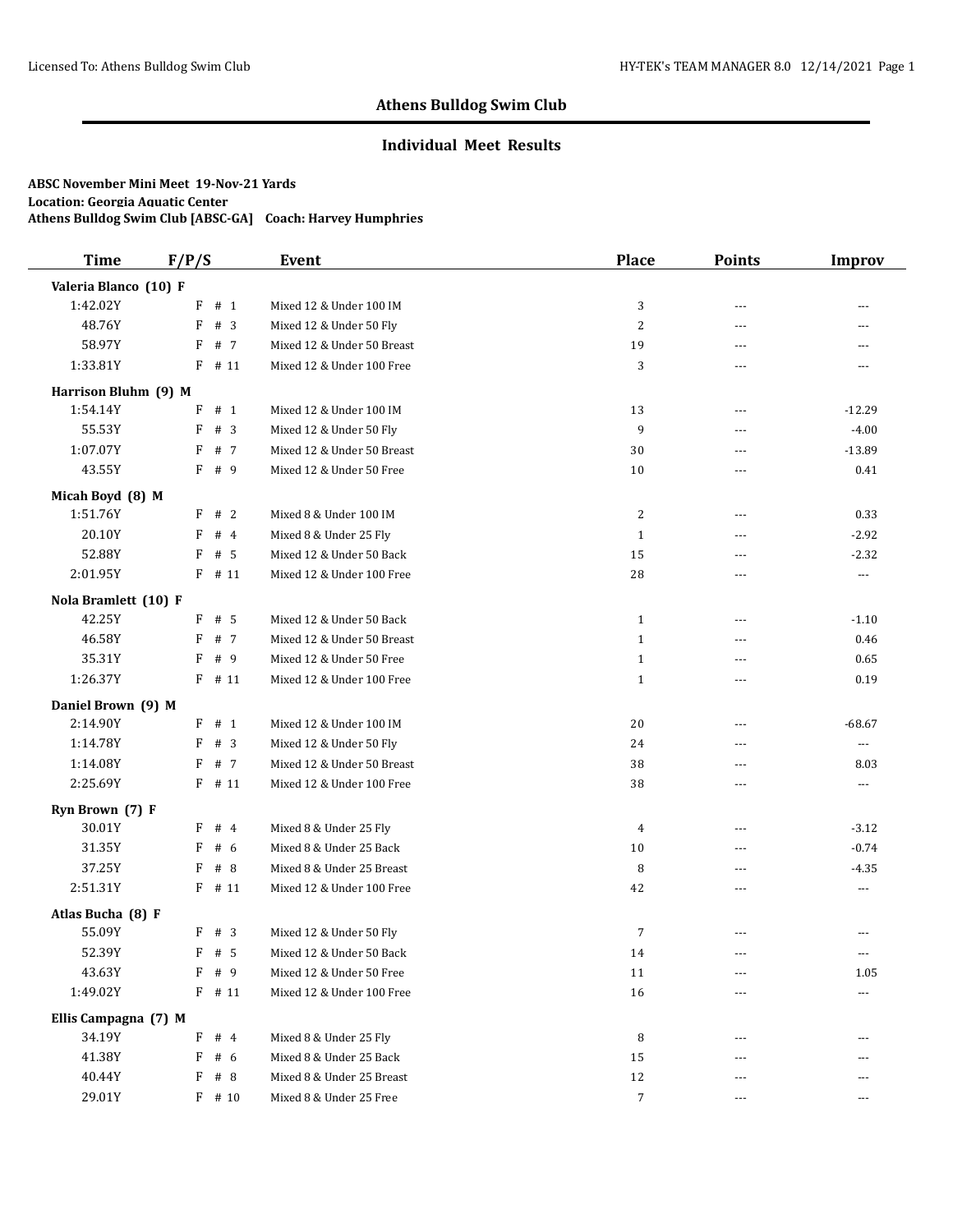### **Individual Meet Results**

| <b>Time</b>            | F/P/S     | Event                      | <b>Place</b>   | <b>Points</b>     | <b>Improv</b>  |
|------------------------|-----------|----------------------------|----------------|-------------------|----------------|
| Owen Campagna (10) M   |           |                            |                |                   |                |
| 1:48.18Y               | $F$ # 1   | Mixed 12 & Under 100 IM    | 7              | $- - -$           | $\overline{a}$ |
| 1:01.40Y               | F<br># 5  | Mixed 12 & Under 50 Back   | 27             | ---               | $\cdots$       |
| 52.76Y                 | F<br># 7  | Mixed 12 & Under 50 Breast | 6              | $---$             | $\overline{a}$ |
| 40.94Y                 | F<br>#9   | Mixed 12 & Under 50 Free   | $\overline{4}$ | ---               | $-1.83$        |
| Dean Caswall (7) M     |           |                            |                |                   |                |
| 40.60Y                 | F<br>#4   | Mixed 8 & Under 25 Fly     | 12             | $---$             | 2.85           |
| 31.84Y                 | # 6<br>F  | Mixed 8 & Under 25 Back    | 11             | ---               | $-0.24$        |
| 1:25.00Y               | # 7<br>F  | Mixed 12 & Under 50 Breast | 47             | ---               | ---            |
| 2:22.13Y               | $F$ # 11  | Mixed 12 & Under 100 Free  | 37             | ---               | ---            |
| Lucy Cochran (10) F    |           |                            |                |                   |                |
| 1:43.41Y               | # 1<br>F  | Mixed 12 & Under 100 IM    | 5              | ---               | $-8.76$        |
| 48.09Y                 | # 5<br>F  | Mixed 12 & Under 50 Back   | 5              | $---$             | $-0.39$        |
| 52.75Y                 | F<br># 7  | Mixed 12 & Under 50 Breast | 5              | ---               | $-1.89$        |
| 37.50Y                 | $F$ # 9   | Mixed 12 & Under 50 Free   | 2              | $---$             | $-2.03$        |
| Hadley Cole (7) F      |           |                            |                |                   |                |
| 1:04.31Y               | F # 3     | Mixed 12 & Under 50 Fly    | 22             | $- - -$           | $\cdots$       |
| 25.84Y                 | # 6<br>F  | Mixed 8 & Under 25 Back    | 4              | ---               | $-0.88$        |
| 28.08Y                 | F<br># 8  | Mixed 8 & Under 25 Breast  | $\mathbf{1}$   | $- - -$           | $-10.13$       |
| 2:03.21Y               | $F$ # 11  | Mixed 12 & Under 100 Free  | 32             | $---$             | $\ldots$       |
| Casidy Cunniff (10) F  |           |                            |                |                   |                |
| 48.65Y                 | F # 3     | Mixed 12 & Under 50 Fly    | $\mathbf{1}$   | $---$             | $\cdots$       |
| 57.16Y                 | F<br># 7  | Mixed 12 & Under 50 Breast | 13             | ---               | $-4.70$        |
| 45.95Y                 | F<br># 9  | Mixed 12 & Under 50 Free   | 15             | ---               | 3.23           |
| 1:46.75Y               | F<br># 11 | Mixed 12 & Under 100 Free  | 15             | ---               | ---            |
| Arden Dennison (8) F   |           |                            |                |                   |                |
| 2:26.50Y               | F # 2     | Mixed 8 & Under 100 IM     | 9              | $- - -$           | ---            |
| 57.53Y                 | $F$ # 5   | Mixed 12 & Under 50 Back   | 24             | ---               | ---            |
| 1:19.22Y               | # 7<br>F  | Mixed 12 & Under 50 Breast | 44             | $---$             | $---$          |
| 25.60Y                 | F<br># 10 | Mixed 8 & Under 25 Free    | 4              | ---               | 3.09           |
| Andreas Dillies (11) M |           |                            |                |                   |                |
| 56.81Y                 | F # 3     | Mixed 12 & Under 50 Fly    | 11             | ---               |                |
| 1:01.06Y               | $F$ # 5   | Mixed 12 & Under 50 Back   | 26             | $\qquad \qquad -$ | $-4.69$        |
| 50.27Y                 | F # 7     | Mixed 12 & Under 50 Breast | 3              | $- - -$           | 1.68           |
| 2:04.27Y               | $F$ # 11  | Mixed 12 & Under 100 Free  | 34             | ---               | 10.50          |
| Lane Dorman (8) F      |           |                            |                |                   |                |
| 1:42.78Y               | F<br>#2   | Mixed 8 & Under 100 IM     | $\mathbf{1}$   | ---               | $-7.25$        |
| 48.38Y                 | $F$ # 5   | Mixed 12 & Under 50 Back   | 8              | ---               | $-5.03$        |
| 53.39Y                 | F # 7     | Mixed 12 & Under 50 Breast | 8              |                   | $-1.96$        |
| 1:36.22Y               | $F$ # 11  | Mixed 12 & Under 100 Free  | $\overline{4}$ | $\cdots$          | $-4.66$        |
|                        |           |                            |                |                   |                |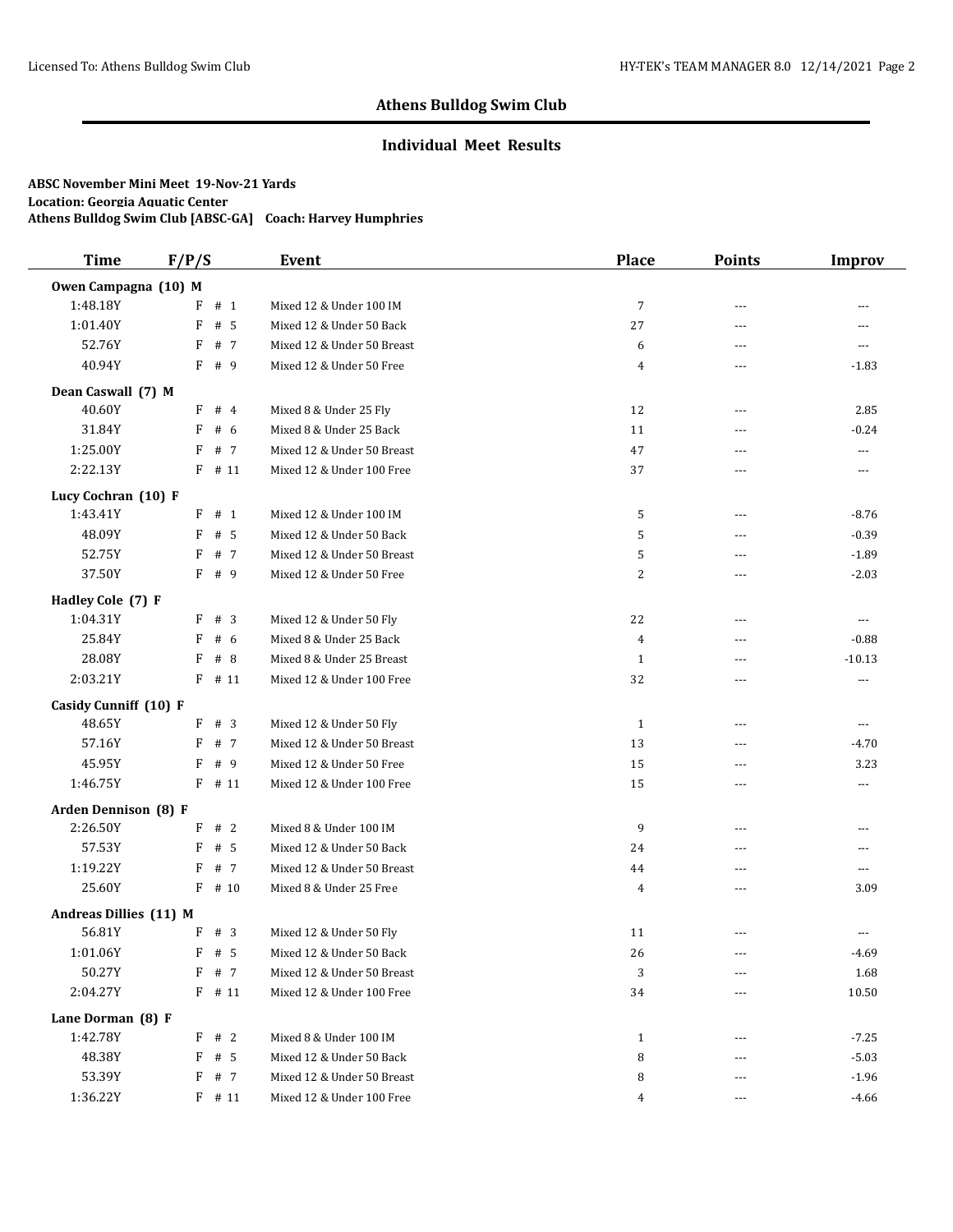### **Individual Meet Results**

| <b>Time</b>          | F/P/S      | <b>Event</b>               | <b>Place</b>   | <b>Points</b>  | <b>Improv</b>  |
|----------------------|------------|----------------------------|----------------|----------------|----------------|
| Emoni Downs (8) F    |            |                            |                |                |                |
| 2:51.79Y             | $F$ # 2    | Mixed 8 & Under 100 IM     | 12             | $\overline{a}$ | $\overline{a}$ |
| 30.19Y               | F<br>#4    | Mixed 8 & Under 25 Fly     | 5              | $- - -$        | $-1.83$        |
| 43.83Y               | F<br>#8    | Mixed 8 & Under 25 Breast  | 13             | $- - -$        | $\overline{a}$ |
| 1:04.64Y             | F<br>#9    | Mixed 12 & Under 50 Free   | 29             | ---            | ---            |
| Jane Fairman (10) F  |            |                            |                |                |                |
| 2:41.40Y             | F<br>#1    | Mixed 12 & Under 100 IM    | 23             | ---            | ---            |
| 1:06.13Y             | F<br># 5   | Mixed 12 & Under 50 Back   | 35             | $- - -$        | ---            |
| 1:39.51Y             | # 7<br>F   | Mixed 12 & Under 50 Breast | 48             | ---            | $\overline{a}$ |
| 1:09.45Y             | F<br># 9   | Mixed 12 & Under 50 Free   | 33             | ---            | 6.36           |
| Kate Graichen (11) F |            |                            |                |                |                |
| 1:37.27Y             | # 1<br>F   | Mixed 12 & Under 100 IM    | 2              | ---            | $-7.69$        |
| 45.84Y               | # 5<br>F   | Mixed 12 & Under 50 Back   | 3              | $---$          | $-2.81$        |
| 53.19Y               | F<br># 7   | Mixed 12 & Under 50 Breast | 7              | ---            | $-2.32$        |
| 1:29.12Y             | $F$ # 11   | Mixed 12 & Under 100 Free  | 2              | $---$          | $-15.04$       |
| Abby Green (10) F    |            |                            |                |                |                |
| 51.71Y               | F<br>#3    | Mixed 12 & Under 50 Fly    | $\overline{4}$ | ---            | ---            |
| 51.63Y               | F<br># 5   | Mixed 12 & Under 50 Back   | 13             | $- - -$        | ---            |
| 59.21Y               | # 7<br>F   | Mixed 12 & Under 50 Breast | 20             | $---$          | ---            |
| 1:41.81Y             | $F$ # 11   | Mixed 12 & Under 100 Free  | 6              | $\overline{a}$ | $---$          |
| Grace Green (11) F   |            |                            |                |                |                |
| 56.94Y               | $F$ # 5    | Mixed 12 & Under 50 Back   | 21             | $---$          | $---$          |
| 1:15.83Y             | F<br># 7   | Mixed 12 & Under 50 Breast | 40             | ---            | ---            |
| 48.67Y               | F<br>#9    | Mixed 12 & Under 50 Free   | 19             | $- - -$        | 3.01           |
| 1:55.89Y             | F<br># 11  | Mixed 12 & Under 100 Free  | 21             | $\overline{a}$ | ---            |
| Zackary Green (10) M |            |                            |                |                |                |
| 1:03.40Y             | F<br># 5   | Mixed 12 & Under 50 Back   | 31             | ---            | ---            |
| 1:16.85Y             | F<br># 7   | Mixed 12 & Under 50 Breast | 42             | $- - -$        | ---            |
| 51.95Y               | #9<br>F    | Mixed 12 & Under 50 Free   | 24             | $---$          | $-1.32$        |
| 2:01.88Y             | F<br># 11  | Mixed 12 & Under 100 Free  | 27             | ---            | ---            |
| Amelia Hamel (9) F   |            |                            |                |                |                |
| 1:52.59Y             | F # 1      | Mixed 12 & Under 100 IM    | 12             |                | $-12.60$       |
| 54.34Y               | $F$ # 7    | Mixed 12 & Under 50 Breast | 9              | ---            | 1.64           |
| 45.34Y               | # 9<br>F   | Mixed 12 & Under 50 Free   | 14             | $---$          | $-0.14$        |
| 1:42.95Y             | $F$ # 11   | Mixed 12 & Under 100 Free  | 11             | ---            | $-28.62$       |
| June Hamel (7) F     |            |                            |                |                |                |
| 45.95Y               | F # 4      | Mixed 8 & Under 25 Fly     | 14             | ---            | $\cdots$       |
| 42.57Y               | # $6$<br>F | Mixed 8 & Under 25 Back    | 16             |                | $-3.79$        |
| 34.95Y               | F<br>#8    | Mixed 8 & Under 25 Breast  | 7              |                | $-0.29$        |
| 36.35Y               | $F$ # 10   | Mixed 8 & Under 25 Free    | 9              | ---            | $-4.89$        |
|                      |            |                            |                |                |                |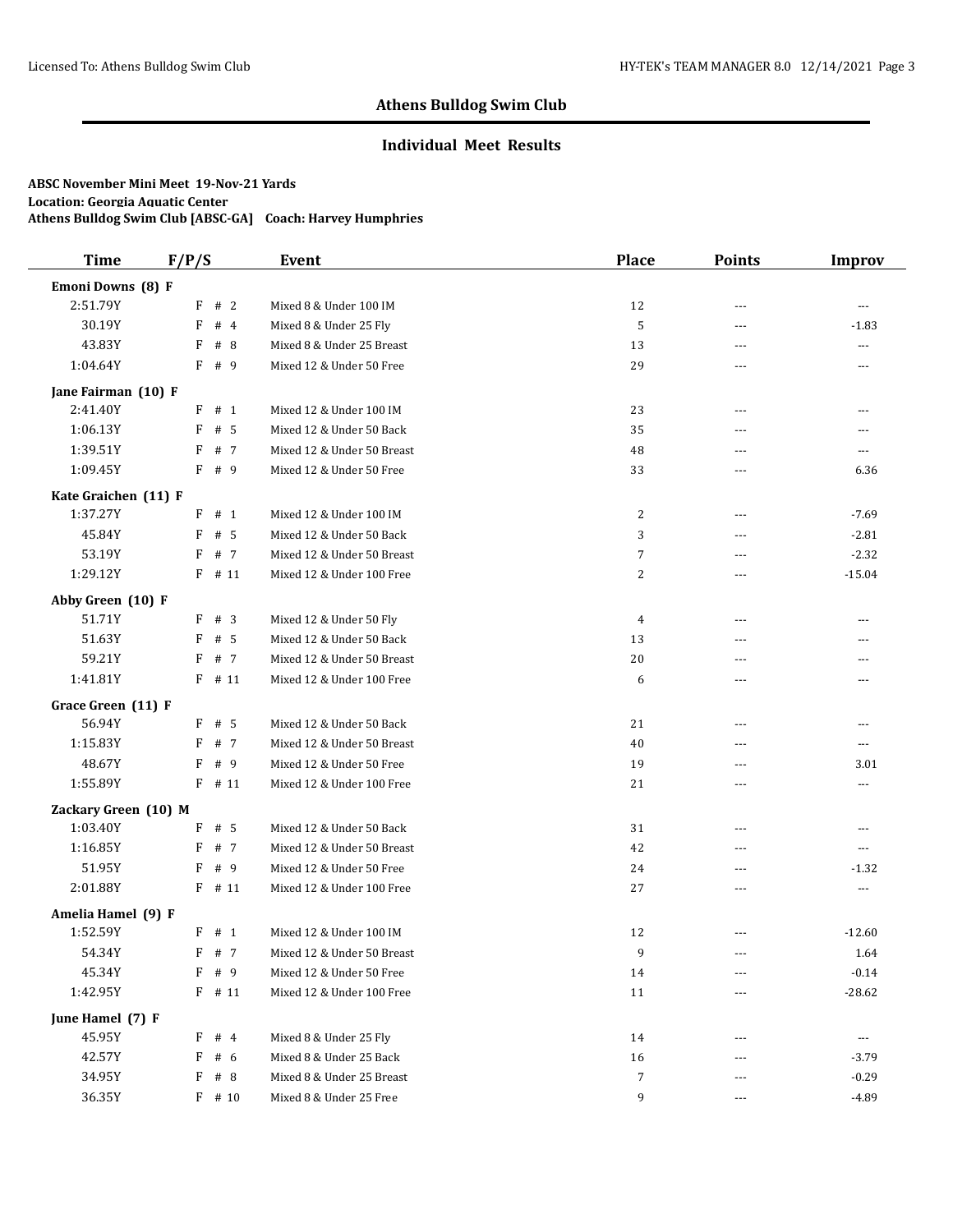### **Individual Meet Results**

| <b>Time</b>            | F/P/S     | Event                      | <b>Place</b>   | <b>Points</b>  | <b>Improv</b>                          |
|------------------------|-----------|----------------------------|----------------|----------------|----------------------------------------|
| Mark Harris (11) M     |           |                            |                |                |                                        |
| 55.22Y                 | $F$ # 3   | Mixed 12 & Under 50 Fly    | 8              | $---$          | $\scriptstyle\cdots$                   |
| 59.41Y                 | F<br># 5  | Mixed 12 & Under 50 Back   | 25             | $\sim$ $\sim$  | 1.52                                   |
| 57.59Y                 | F<br># 7  | Mixed 12 & Under 50 Breast | 14             | $---$          | $-1.22$                                |
| 1:42.20Y               | F<br># 11 | Mixed 12 & Under 100 Free  | 9              | $---$          | ---                                    |
| Claire Heidesch (12) F |           |                            |                |                |                                        |
| 2:24.72Y               | # 1<br>F  | Mixed 12 & Under 100 IM    | 21             | ---            | ---                                    |
| 56.97Y                 | #5<br>F   | Mixed 12 & Under 50 Back   | 22             | $---$          | $-10.80$                               |
| 1:04.88Y               | F<br># 7  | Mixed 12 & Under 50 Breast | 26             | $---$          | $-5.51$                                |
| 1:00.13Y               | F<br>#9   | Mixed 12 & Under 50 Free   | 28             | $\sim$ $\sim$  | $-4.09$                                |
| Stella Hilkert (9) F   |           |                            |                |                |                                        |
| 1:00.53Y               | #3<br>F   | Mixed 12 & Under 50 Fly    | 14             | $- - -$        | ---                                    |
| 57.50Y                 | # 5<br>F  | Mixed 12 & Under 50 Back   | 23             | $\sim$ $\sim$  | ---                                    |
| 1:14.14Y               | # 7<br>F  | Mixed 12 & Under 50 Breast | 39             | ---            | ---                                    |
| 1:57.40Y               | $F$ # 11  | Mixed 12 & Under 100 Free  | 23             | $\sim$ $\sim$  | ---                                    |
| Hugh Hill (10) M       |           |                            |                |                |                                        |
| 2:03.97Y               | F<br># 1  | Mixed 12 & Under 100 IM    | 17             | $\overline{a}$ | $-2.09$                                |
| 56.26Y                 | F<br>#3   | Mixed 12 & Under 50 Fly    | 10             | $\sim$ $\sim$  | $-18.37$                               |
| 59.25Y                 | F<br># 7  | Mixed 12 & Under 50 Breast | 21             | $- - -$        | 4.72                                   |
| 56.63Y                 | F<br># 9  | Mixed 12 & Under 50 Free   | 26             | $\sim$ $\sim$  | 3.96                                   |
| Juliet Johnson (8) F   |           |                            |                |                |                                        |
| 1:57.08Y               | F # 2     | Mixed 8 & Under 100 IM     | 4              | $---$          | $-10.93$                               |
| 25.97Y                 | F<br>#6   | Mixed 8 & Under 25 Back    | 5              | ---            | $-31.29$                               |
| 58.09Y                 | #7<br>F   | Mixed 12 & Under 50 Breast | 17             | $---$          | $-2.53$                                |
| 20.22Y                 | F<br># 10 | Mixed 8 & Under 25 Free    | 2              | ---            | $-1.74$                                |
| Lil Johnson (10) F     |           |                            |                |                |                                        |
| 1:37.25Y               | F # 1     | Mixed 12 & Under 100 IM    | $\mathbf{1}$   | $---$          | $-8.12$                                |
| 48.82Y                 | F<br>#3   | Mixed 12 & Under 50 Fly    | 3              | $---$          | $-2.97$                                |
| 48.97Y                 | # 7<br>F  | Mixed 12 & Under 50 Breast | $\overline{c}$ | $---$          | $-1.45$                                |
| 41.31Y                 | F<br># 9  | Mixed 12 & Under 50 Free   | 6              | $---$          | $-0.23$                                |
| Ethan King (9) M       |           |                            |                |                |                                        |
| 1:02.71Y               | F # 3     | Mixed 12 & Under 50 Fly    | 19             | ---            | ---                                    |
| 55.67Y                 | $F$ # 5   | Mixed 12 & Under 50 Back   | $19\,$         | $\cdots$       | ---                                    |
| 1:11.04Y               | F<br># 7  | Mixed 12 & Under 50 Breast | 35             | ---            | ---                                    |
| 1:58.85Y               | $F$ # 11  | Mixed 12 & Under 100 Free  | 24             | $---$          | ---                                    |
| Ashton Kirkland (6) M  |           |                            |                |                |                                        |
| 2:41.83Y               | F<br>#2   | Mixed 8 & Under 100 IM     | 11             | $---$          | $\scriptstyle\cdots\scriptstyle\cdots$ |
| 36.14Y                 | F<br>#4   | Mixed 8 & Under 25 Fly     | 11             |                | 6.54                                   |
| 38.41Y                 | #8<br>F   | Mixed 8 & Under 25 Breast  | 9              |                | 2.56                                   |
| 26.40Y                 | $F$ # 10  | Mixed 8 & Under 25 Free    | 5              | $\cdots$       | $-0.89$                                |
|                        |           |                            |                |                |                                        |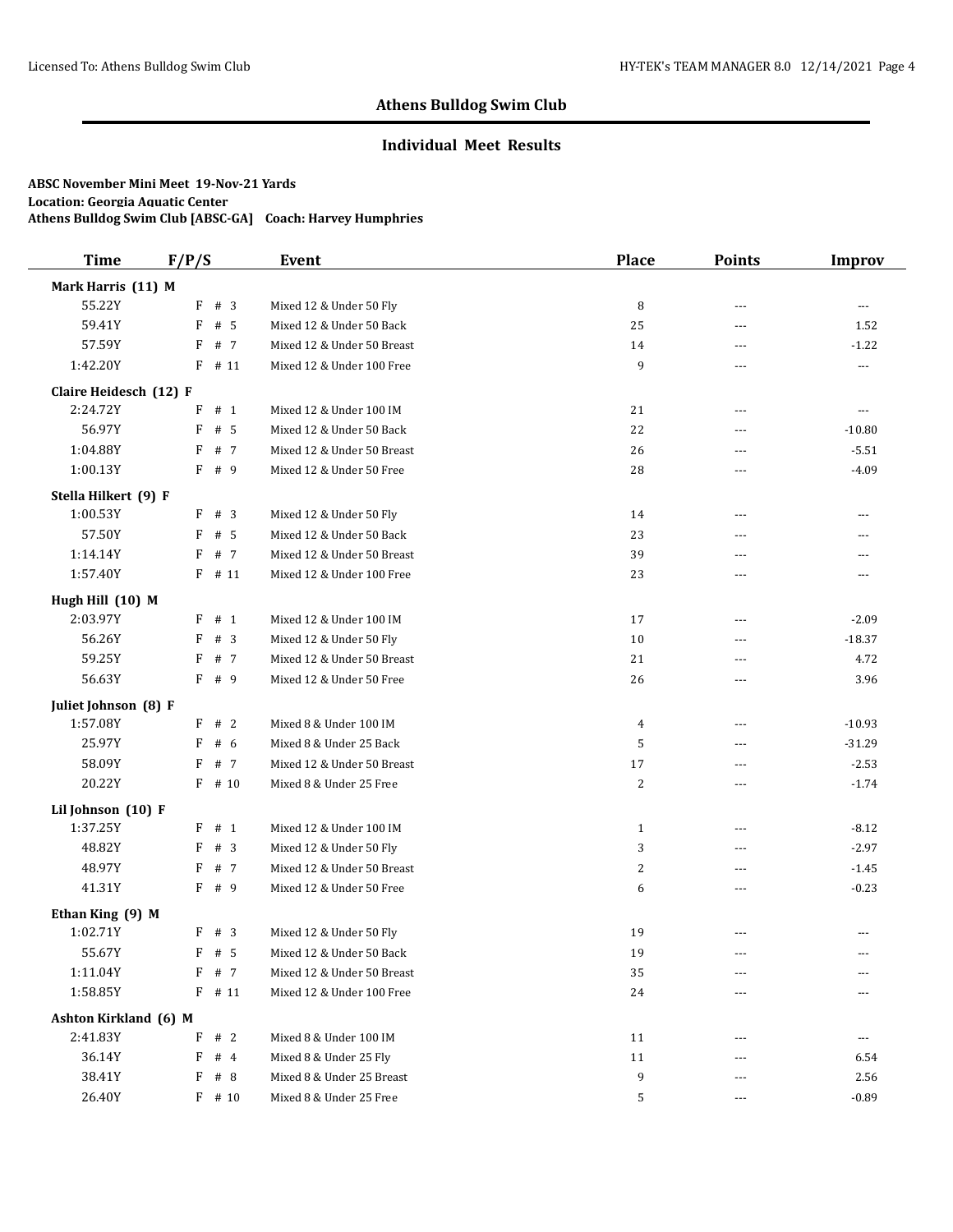### **Individual Meet Results**

| <b>Time</b>             | F/P/S      | Event                      | <b>Place</b> | <b>Points</b>  | <b>Improv</b>  |
|-------------------------|------------|----------------------------|--------------|----------------|----------------|
| Walker Kirkland (6) M   |            |                            |              |                |                |
| 2:53.69Y                | F # 2      | Mixed 8 & Under 100 IM     | 13           | $---$          | $\overline{a}$ |
| 33.28Y                  | F<br>#4    | Mixed 8 & Under 25 Fly     | 7            | ---            | 2.85           |
| 36.12Y                  | F<br># 6   | Mixed 8 & Under 25 Back    | 14           | ---            | 3.49           |
| 1:19.62Y                | # 9<br>F   | Mixed 12 & Under 50 Free   | 36           | ---            | ---            |
| Sean Kong (10) M        |            |                            |              |                |                |
| 2:24.90Y                | F<br>#1    | Mixed 12 & Under 100 IM    | 22           | $\overline{a}$ | ---            |
| 1:22.16Y                | # $3$<br>F | Mixed 12 & Under 50 Fly    | 26           | ---            | ---            |
| 1:04.53Y                | # 5<br>F   | Mixed 12 & Under 50 Back   | 32           | $- - -$        | $-5.05$        |
| 1:06.69Y                | F<br>#9    | Mixed 12 & Under 50 Free   | 32           | ---            | 1.75           |
| Emeline Koons (10) F    |            |                            |              |                |                |
| 1:51.50Y                | # 1<br>F   | Mixed 12 & Under 100 IM    | 10           | $---$          | $\cdots$       |
| 48.22Y                  | # 5<br>F   | Mixed 12 & Under 50 Back   | 6            | ---            | $-3.97$        |
| 55.09Y                  | # 7<br>F   | Mixed 12 & Under 50 Breast | 10           | ---            | $-0.65$        |
| 1:50.34Y                | F<br># 11  | Mixed 12 & Under 100 Free  | 17           | ---            | $\cdots$       |
| Frazier Lavender (11) M |            |                            |              |                |                |
| 1:08.09Y                | $F$ # 5    | Mixed 12 & Under 50 Back   | 36           | ---            | $-1.00$        |
| 1:06.35Y                | F<br># 7   | Mixed 12 & Under 50 Breast | 28           | $- - -$        | $\cdots$       |
| 59.18Y                  | F<br># 9   | Mixed 12 & Under 50 Free   | 27           | ---            | 3.53           |
| 2:18.32Y                | $F$ # 11   | Mixed 12 & Under 100 Free  | 36           | ---            | ---            |
| Bennet Lee (7) M        |            |                            |              |                |                |
| 40.94Y                  | #4<br>F    | Mixed 8 & Under 25 Fly     | 13           | $---$          | $-7.03$        |
| 1:26.71Y                | F<br>#5    | Mixed 12 & Under 50 Back   | 37           | $\overline{a}$ | $\overline{a}$ |
| 1:20.62Y                | #9<br>F    | Mixed 12 & Under 50 Free   | 37           | ---            | ---            |
| 39.41Y                  | F<br># 10  | Mixed 8 & Under 25 Free    | 10           | $- - -$        | $-0.29$        |
| Jacob Li (8) M          |            |                            |              |                |                |
| 57.84Y                  | #3<br>F    | Mixed 12 & Under 50 Fly    | 12           | $\overline{a}$ | $\overline{a}$ |
| 56.25Y                  | # 5<br>F   | Mixed 12 & Under 50 Back   | 20           | ---            | ---            |
| 1:04.35Y                | # 7<br>F   | Mixed 12 & Under 50 Breast | 25           | ---            | ---            |
| 1:51.50Y                | # 11<br>F  | Mixed 12 & Under 100 Free  | 18           | ---            | $---$          |
| Harper Lindstrom (10) F |            |                            |              |                |                |
| 53.34Y                  | F # 3      | Mixed 12 & Under 50 Fly    | 6            | $\overline{a}$ | ---            |
| 49.34Y                  | $F$ # 5    | Mixed 12 & Under 50 Back   | 9            | $\cdots$       | $-10.08$       |
| 41.31Y                  | # 9<br>F   | Mixed 12 & Under 50 Free   | 6            | ---            | 1.69           |
| 1:41.84Y                | $F$ # 11   | Mixed 12 & Under 100 Free  | 7            | ---            | ---            |
| Lucy Malutinok (9) F    |            |                            |              |                |                |
| 1:56.25Y                | # 1<br>F   | Mixed 12 & Under 100 IM    | 15           |                | ---            |
| 1:03.90Y                | F<br>#3    | Mixed 12 & Under 50 Fly    | 21           |                | ---            |
| 58.01Y                  | F<br># 7   | Mixed 12 & Under 50 Breast | 16           |                | $-5.61$        |
| 49.87Y                  | F # 9      | Mixed 12 & Under 50 Free   | 20           | ---            | $1.24\,$       |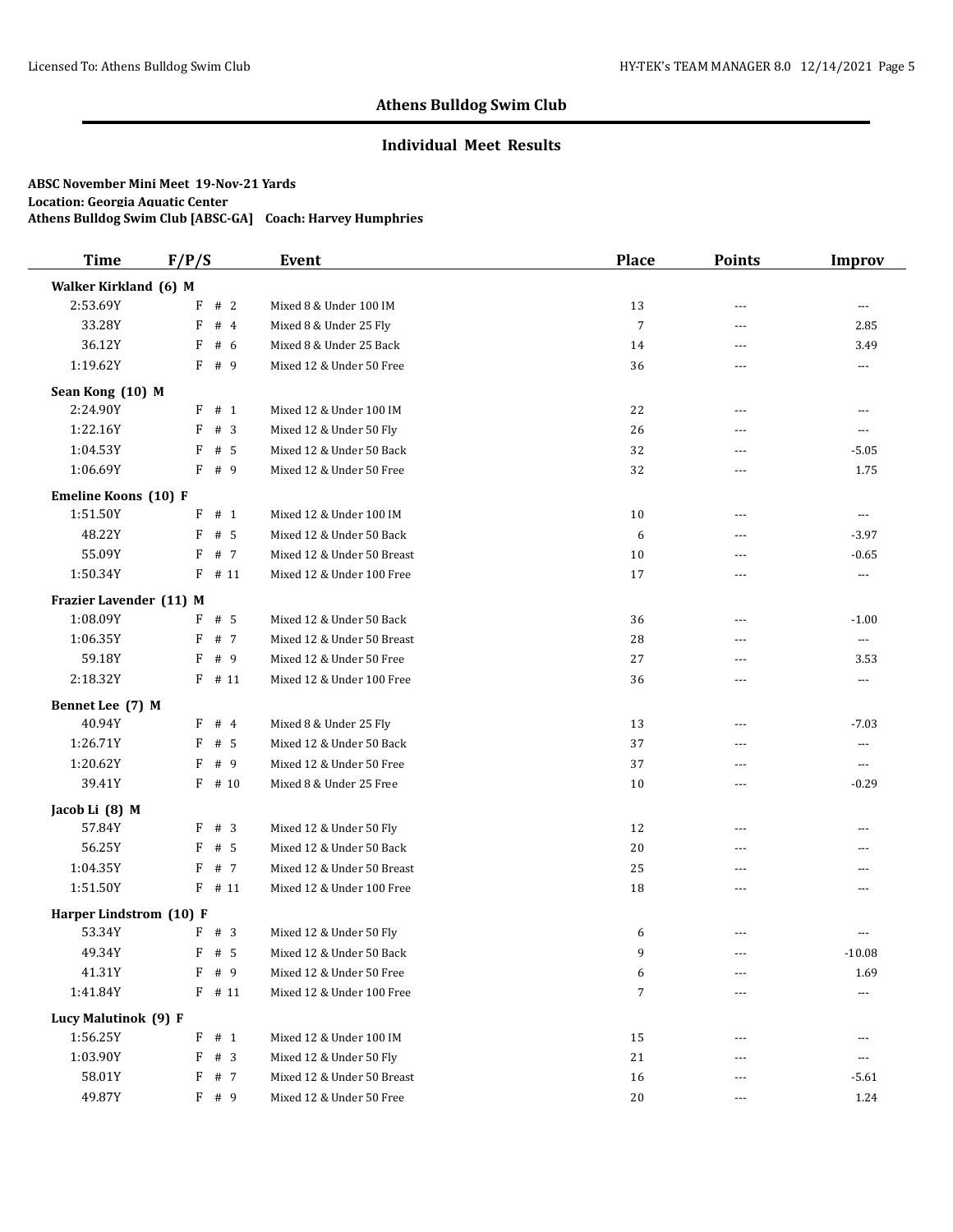### **Individual Meet Results**

| <b>Time</b>             | F/P/S     | Event                      | <b>Place</b>   | <b>Points</b>  | <b>Improv</b>            |
|-------------------------|-----------|----------------------------|----------------|----------------|--------------------------|
| Athena Matthews (8) F   |           |                            |                |                |                          |
| 2:16.02Y                | #2<br>F   | Mixed 8 & Under 100 IM     | 8              | $\sim$ $\sim$  | $-30.83$                 |
| 28.89Y                  | F<br>#4   | Mixed 8 & Under 25 Fly     | 3              | ---            | 1.50                     |
| 1:17.89Y                | F<br># 7  | Mixed 12 & Under 50 Breast | 43             | ---            | ---                      |
| 1:58.91Y                | F<br># 11 | Mixed 12 & Under 100 Free  | 25             | ---            | ---                      |
| Ethan McAuliff (8) M    |           |                            |                |                |                          |
| <b>NS</b>               | F<br>#4   | Mixed 8 & Under 25 Fly     | $\overline{a}$ | $\sim$ $\sim$  | ---                      |
| <b>NS</b>               | #6<br>F   | Mixed 8 & Under 25 Back    | ---            | $\sim$ $\sim$  |                          |
| <b>NS</b>               | #8<br>F   | Mixed 8 & Under 25 Breast  | $---$          | $- - -$        | ---                      |
| <b>NS</b>               | F<br># 10 | Mixed 8 & Under 25 Free    | ---            | ---            | ---                      |
| Aly McCullough (8) F    |           |                            |                |                |                          |
| 2:02.76Y                | #2<br>F   | Mixed 8 & Under 100 IM     | 6              | $---$          | ---                      |
| 26.87Y                  | # 6<br>F  | Mixed 8 & Under 25 Back    | 6              | ---            | $-1.64$                  |
| 30.02Y                  | F<br>#8   | Mixed 8 & Under 25 Breast  | 4              | ---            | $-7.00$                  |
| 2:02.76Y                | $F$ # 11  | Mixed 12 & Under 100 Free  | 31             | ---            | ---                      |
| Nolan McCullough (10) M |           |                            |                |                |                          |
| 1:45.07Y                | $F$ # 1   | Mixed 12 & Under 100 IM    | 6              | $---$          | $-13.63$                 |
| 1:01.76Y                | F<br>#3   | Mixed 12 & Under 50 Fly    | 16             | $---$          | 1.40                     |
| 57.84Y                  | F<br># 7  | Mixed 12 & Under 50 Breast | 15             |                | $\cdots$                 |
| 38.22Y                  | $F$ # 9   | Mixed 12 & Under 50 Free   | 3              | ---            | $-0.16$                  |
| Emily Miller (10) F     |           |                            |                |                |                          |
| 1:54.28Y                | $F$ # 1   | Mixed 12 & Under 100 IM    | 14             | ---            | $\cdots$                 |
| 49.50Y                  | F<br># 5  | Mixed 12 & Under 50 Back   | 10             | ---            | $-0.38$                  |
| 1:08.44Y                | F<br>#7   | Mixed 12 & Under 50 Breast | 33             | ---            | 8.29                     |
| 47.25Y                  | F<br># 9  | Mixed 12 & Under 50 Free   | 17             | $---$          | 1.34                     |
| Miles Miller (8) M      |           |                            |                |                |                          |
| 1:57.88Y                | F<br>#2   | Mixed 8 & Under 100 IM     | 5              | ---            | ---                      |
| 22.52Y                  | F<br>#6   | Mixed 8 & Under 25 Back    | $\mathbf{1}$   | ---            | ---                      |
| 28.56Y                  | #8<br>F   | Mixed 8 & Under 25 Breast  | 2              | ---            | ---                      |
| 18.94Y                  | F<br># 10 | Mixed 8 & Under 25 Free    | $\mathbf{1}$   | ---            | ---                      |
| Cora Osburn (12) F      |           |                            |                |                |                          |
| 2:12.77Y                | $F$ # 1   | Mixed 12 & Under 100 IM    | 18             | $\overline{a}$ | ---                      |
| 1:01.76Y                | $F$ # 5   | Mixed 12 & Under 50 Back   | 29             | $\cdots$       | ---                      |
| 1:06.06Y                | F<br># 7  | Mixed 12 & Under 50 Breast | 27             | ---            | ---                      |
| 2:02.01Y                | $F$ # 11  | Mixed 12 & Under 100 Free  | 29             | ---            | ---                      |
| Kaleigh Payne (11) F    |           |                            |                |                |                          |
| 1:51.04Y                | # 1<br>F  | Mixed 12 & Under 100 IM    | 9              | $---$          | $\cdots$                 |
| 51.38Y                  | F<br># 5  | Mixed 12 & Under 50 Back   | 12             |                | $-3.03$                  |
| 55.20Y                  | F # 7     | Mixed 12 & Under 50 Breast | 11             |                | $-0.87$                  |
| 1:44.77Y                | $F$ # 11  | Mixed 12 & Under 100 Free  | 14             |                | $\hspace{0.05cm} \ldots$ |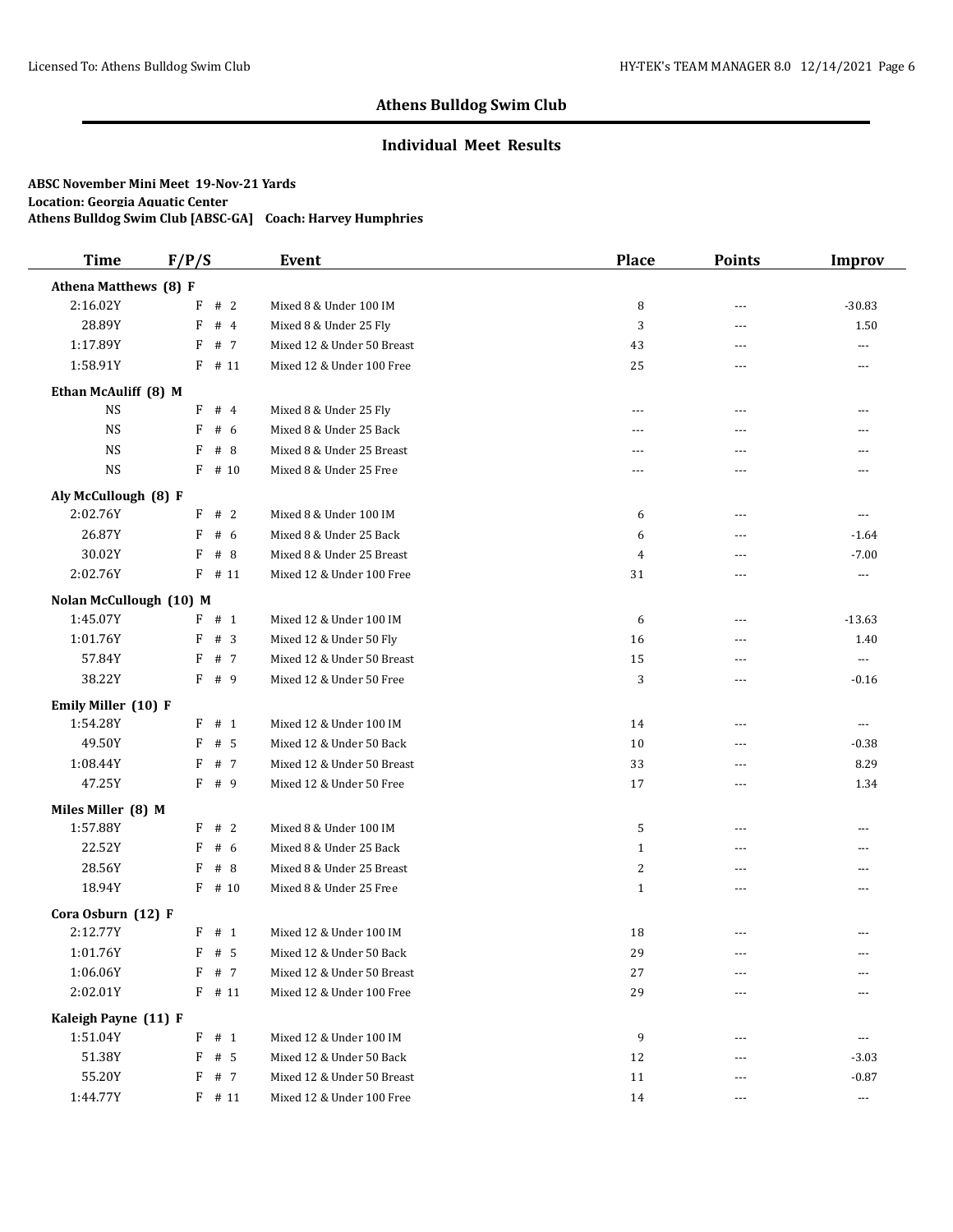### **Individual Meet Results**

| <b>Time</b>                 | F/P/S               | Event                      | <b>Place</b> | <b>Points</b>  | Improv               |
|-----------------------------|---------------------|----------------------------|--------------|----------------|----------------------|
| Karoline Payne (10) F       |                     |                            |              |                |                      |
| 1:05.20Y                    | $F$ # 5             | Mixed 12 & Under 50 Back   | 33           | $---$          | $-4.64$              |
| 1:16.09Y                    | F<br># 7            | Mixed 12 & Under 50 Breast | 41           | $-$            | 0.99                 |
| 1:12.31Y                    | F<br>#9             | Mixed 12 & Under 50 Free   | 34           | ---            | 9.08                 |
| 2:40.94Y                    | F<br># 11           | Mixed 12 & Under 100 Free  | 41           | $---$          | ---                  |
| Daniel Peters (7) M         |                     |                            |              |                |                      |
| 3:05.40Y                    | #2<br>F             | Mixed 8 & Under 100 IM     | 14           | ---            | ---                  |
| 47.47Y                      | #4<br>F             | Mixed 8 & Under 25 Fly     | 15           | $---$          | ---                  |
| 35.65Y                      | F<br># 6            | Mixed 8 & Under 25 Back    | 13           | $---$          | $-4.70$              |
| 28.31Y                      | F<br># 10           | Mixed 8 & Under 25 Free    | 6            | $\sim$ $\sim$  | $-4.69$              |
| Lindy Phillips (7) F        |                     |                            |              |                |                      |
| 25.00Y                      | #4<br>F             | Mixed 8 & Under 25 Fly     | 2            | $\cdots$       | $-5.57$              |
| 27.62Y                      | # $6$<br>F          | Mixed 8 & Under 25 Back    | 8            | $\sim$ $\sim$  | $-5.31$              |
| 29.46Y                      | #8<br>F             | Mixed 8 & Under 25 Breast  | 3            | ---            | $-1.55$              |
| 1:05.87Y                    | F<br>#9             | Mixed 12 & Under 50 Free   | 31           | $---$          | 7.07                 |
| Owen Powers (9) M           |                     |                            |              |                |                      |
| 2:14.02Y                    | F<br># 1            | Mixed 12 & Under 100 IM    | 19           | $\overline{a}$ | $\cdots$             |
| 1:01.66Y                    | F<br># 5            | Mixed 12 & Under 50 Back   | 28           | $-$            | $-6.32$              |
| 1:10.97Y                    | $\, {\bf F}$<br># 7 | Mixed 12 & Under 50 Breast | 34           | $- - -$        | $-5.76$              |
| 2:04.15Y                    | F<br># 11           | Mixed 12 & Under 100 Free  | 33           | $-$            | $---$                |
| Gavin Reed (9) M            |                     |                            |              |                |                      |
| 1:01.97Y                    | F<br>#3             | Mixed 12 & Under 50 Fly    | 17           | $---$          | ---                  |
| 1:21.40Y                    | F<br># 7            | Mixed 12 & Under 50 Breast | 46           | ---            | ---                  |
| 45.95Y                      | F<br>#9             | Mixed 12 & Under 50 Free   | 15           | $\sim$ $\sim$  | 1.57                 |
| 1:43.00Y                    | F<br># 11           | Mixed 12 & Under 100 Free  | 12           | $-$            | ---                  |
| Adelaina Shaffer (9) F      |                     |                            |              |                |                      |
| 1:59.27Y                    | F # 1               | Mixed 12 & Under 100 IM    | 16           | $---$          | $-4.67$              |
| 1:03.84Y                    | F<br>#3             | Mixed 12 & Under 50 Fly    | 20           | $---$          | 7.99                 |
| 1:11.39Y                    | #7<br>F             | Mixed 12 & Under 50 Breast | 36           | $---$          | $-0.03$              |
| 50.39Y                      | $F$ # 9             | Mixed 12 & Under 50 Free   | 21           | $- - -$        | 0.71                 |
| <b>Brynn Sharpton (9) F</b> |                     |                            |              |                |                      |
| 1:52.16Y                    | F # 1               | Mixed 12 & Under 100 IM    | 11           | ---            | ---                  |
| 56.50Y                      | $F$ # 7             | Mixed 12 & Under 50 Breast | $12\,$       | $\cdots$       | $0.91\,$             |
| 41.47Y                      | F<br># 9            | Mixed 12 & Under 50 Free   | 8            | $\cdots$       | $-0.63$              |
| 1:44.71Y                    | $F$ # 11            | Mixed 12 & Under 100 Free  | 13           | $---$          | ---                  |
| Campbell Sullivan (8) F     |                     |                            |              |                |                      |
| 1:01.16Y                    | F<br># 3            | Mixed 12 & Under 50 Fly    | 15           | $---$          | ---                  |
| 55.64Y                      | F<br># 5            | Mixed 12 & Under 50 Back   | $18\,$       |                | ---                  |
| 31.33Y                      | F<br>#8             | Mixed 8 & Under 25 Breast  | 5            |                | 2.81                 |
| 2:10.62Y                    | $F$ # 11            | Mixed 12 & Under 100 Free  | 35           | $\cdots$       | $\scriptstyle\cdots$ |
|                             |                     |                            |              |                |                      |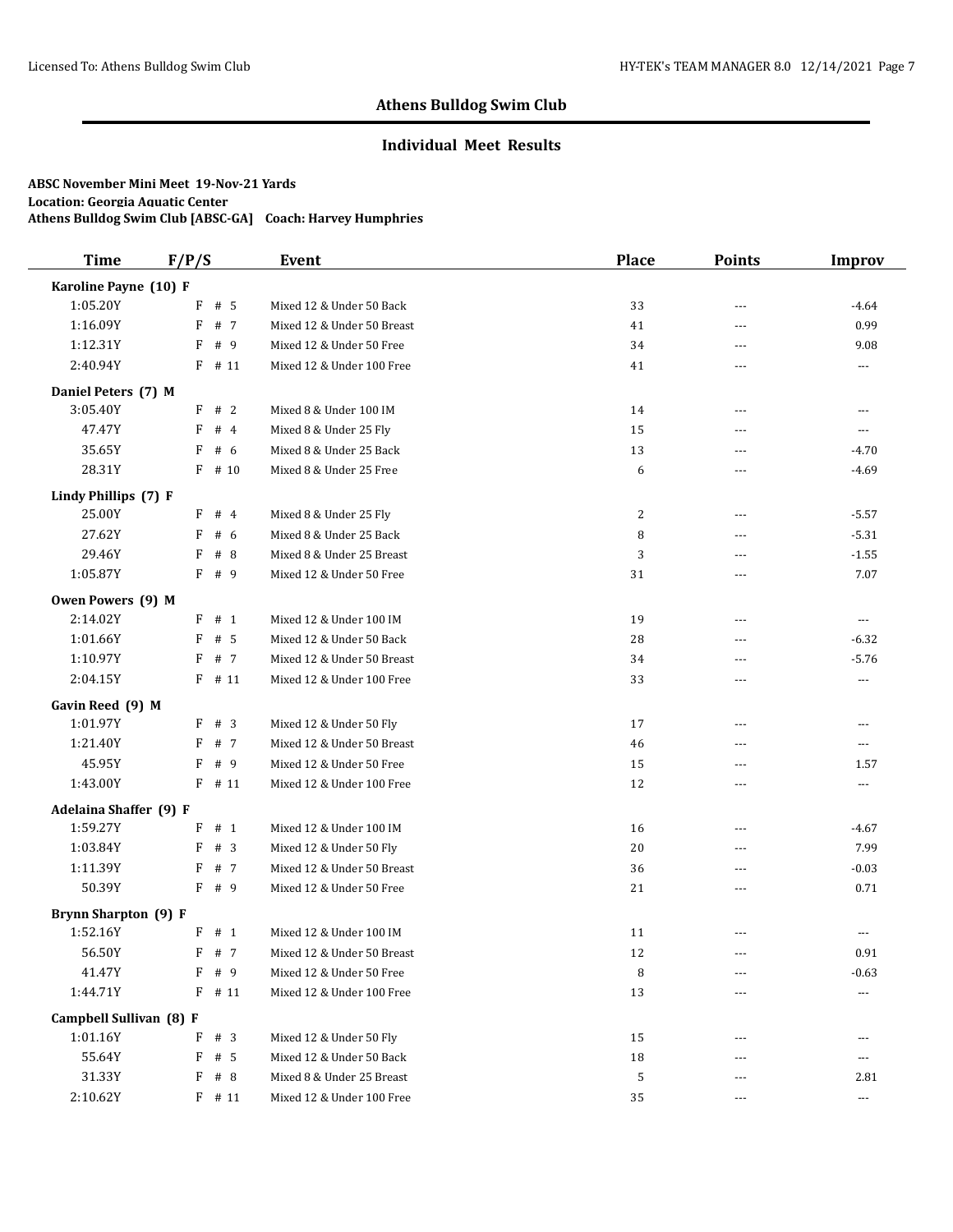### **Individual Meet Results**

| <b>Time</b>                  | F/P/S                           | Event                      | <b>Place</b> | <b>Points</b> | <b>Improv</b>  |
|------------------------------|---------------------------------|----------------------------|--------------|---------------|----------------|
| John Templin (7) M           |                                 |                            |              |               |                |
| 1:02.53Y                     | F # 3                           | Mixed 12 & Under 50 Fly    | 18           | ---           | $\overline{a}$ |
| 24.39Y                       | F<br># 6                        | Mixed 8 & Under 25 Back    | 3            | ---           | 1.02           |
| 1:06.39Y                     | F<br># 7                        | Mixed 12 & Under 50 Breast | 29           | $- - -$       | $---$          |
| 1:42.19Y                     | F<br># 11                       | Mixed 12 & Under 100 Free  | 8            | $---$         | ---            |
| Pirie Tomlinson (7) F        |                                 |                            |              |               |                |
| 58.53Y                       | F<br>#3                         | Mixed 12 & Under 50 Fly    | 13           | $---$         | ---            |
| 54.43Y                       | F<br># 5                        | Mixed 12 & Under 50 Back   | 17           | $- - -$       | ---            |
| 31.72Y                       | #8<br>F                         | Mixed 8 & Under 25 Breast  | 6            | ---           | 0.02           |
| 2:02.57Y                     | F<br># 11                       | Mixed 12 & Under 100 Free  | 30           | ---           | ---            |
| Evan Torres (8) M            |                                 |                            |              |               |                |
| 2:09.63Y                     | F<br>#2                         | Mixed 8 & Under 100 IM     | 7            | $---$         | ---            |
| 30.78Y                       | #4<br>F                         | Mixed 8 & Under 25 Fly     | 6            | $\sim$ $\sim$ | ---            |
| 23.66Y                       | F<br>#6                         | Mixed 8 & Under 25 Back    | 2            | ---           | ---            |
| 21.84Y                       | $F$ # 10                        | Mixed 8 & Under 25 Free    | 3            | $- - -$       | ---            |
| <b>Garrett Torres (10) M</b> |                                 |                            |              |               |                |
| 1:50.14Y                     | F<br># 1                        | Mixed 12 & Under 100 IM    | 8            | $- - -$       | ---            |
| 47.68Y                       | F<br># 5                        | Mixed 12 & Under 50 Back   | 4            | ---           |                |
| 58.47Y                       | F<br># 7                        | Mixed 12 & Under 50 Breast | 18           | ---           | ---            |
| 44.16Y                       | F<br># 9                        | Mixed 12 & Under 50 Free   | 12           | ---           | ---            |
| Sofia Torres (11) F          |                                 |                            |              |               |                |
| 1:03.38Y                     | $F$ # 5                         | Mixed 12 & Under 50 Back   | 30           | $- - -$       | $-15.45$       |
| 1:21.37Y                     | # 7<br>F                        | Mixed 12 & Under 50 Breast | 45           | ---           | $\cdots$       |
| 51.40Y                       | F<br>#9                         | Mixed 12 & Under 50 Free   | 23           | ---           | $-1.62$        |
| 1:56.75Y                     | F<br># 11                       | Mixed 12 & Under 100 Free  | 22           | ---           | ---            |
| Carter Townsend (8) M        |                                 |                            |              |               |                |
| 34.89Y                       | F<br>#4                         | Mixed 8 & Under 25 Fly     | 10           | ---           | ---            |
| 35.21Y                       | F<br>#6                         | Mixed 8 & Under 25 Back    | 12           | $---$         | $-2.29$        |
| 46.89Y                       | F<br>#8                         | Mixed 8 & Under 25 Breast  | 14           | $- - -$       | ---            |
| 3:07.40Y                     | F<br># 11                       | Mixed 12 & Under 100 Free  | 43           | ---           | ---            |
| Cora Unzicker (7) F          |                                 |                            |              |               |                |
| 3:09.07Y                     | F # 2                           | Mixed 8 & Under 100 IM     | 15           | ---           |                |
| 43.32Y                       | $F$ # 6                         | Mixed 8 & Under 25 Back    | 17           | ---           | 3.19           |
| 54.25Y                       | F<br># 8                        | Mixed 8 & Under 25 Breast  | 15           | $\cdots$      | ---            |
| 45.50Y                       | $F$ # 10                        | Mixed 8 & Under 25 Free    | 11           | ---           | 8.66           |
|                              | Olivier Voivedich-Walter (11) M |                            |              |               |                |
| 1:43.39Y                     | F<br>#1                         | Mixed 12 & Under 100 IM    | 4            | ---           | ---            |
| 51.90Y                       | F<br>#3                         | Mixed 12 & Under 50 Fly    | 5            | $---$         | ---            |
| 52.53Y                       | F # 7                           | Mixed 12 & Under 50 Breast | 4            |               | $-1.29$        |
| 40.94Y                       | F # 9                           | Mixed 12 & Under 50 Free   | 4            | $\cdots$      | 1.67           |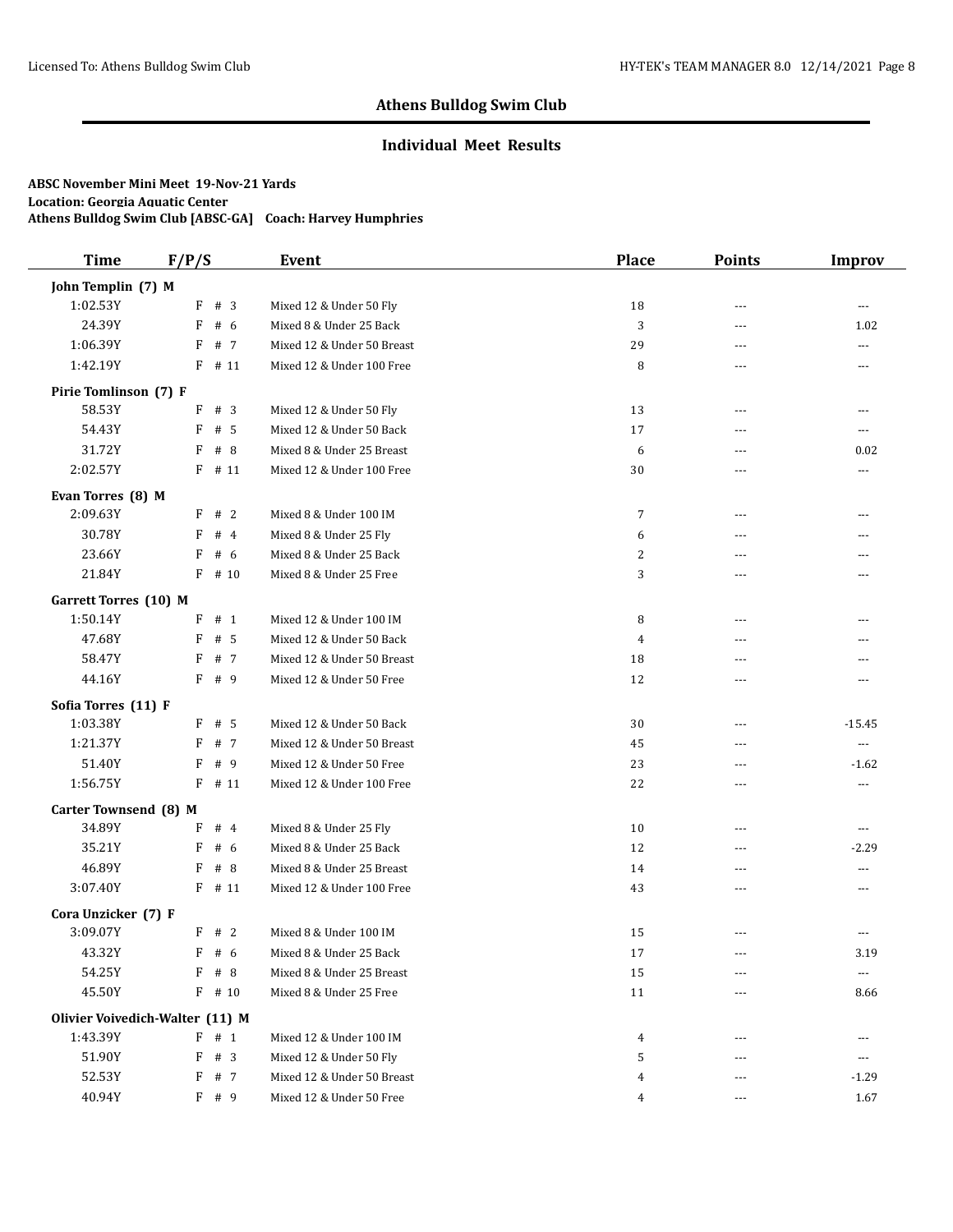### **Individual Meet Results**

| <b>Time</b>                    | F/P/S     | Event                      | <b>Place</b> | <b>Points</b> | <b>Improv</b>            |
|--------------------------------|-----------|----------------------------|--------------|---------------|--------------------------|
| Benjamen Walker (8) M          |           |                            |              |               |                          |
| 34.85Y                         | F<br>#4   | Mixed 8 & Under 25 Fly     | 9            | $\sim$ $\sim$ | $-5.31$                  |
| 39.52Y                         | F<br># 8  | Mixed 8 & Under 25 Breast  | 11           | ---           | $-14.95$                 |
| 33.77Y                         | F<br># 10 | Mixed 8 & Under 25 Free    | 8            | $---$         | 4.64                     |
| 2:34.38Y                       | F<br># 11 | Mixed 12 & Under 100 Free  | 40           | $---$         | ---                      |
| Emi Walker (12) F              |           |                            |              |               |                          |
| 45.35Y                         | F<br># 5  | Mixed 12 & Under 50 Back   | 2            | $---$         | $-2.82$                  |
| 1:01.75Y                       | # 7<br>F  | Mixed 12 & Under 50 Breast | 22           | $---$         | $\overline{\phantom{a}}$ |
| 43.53Y                         | F<br># 9  | Mixed 12 & Under 50 Free   | 9            | $\sim$ $\sim$ | 1.88                     |
| 1:40.75Y                       | $F$ # 11  | Mixed 12 & Under 100 Free  | 5            | ---           | ---                      |
| Hong-Yi Wang (8) M             |           |                            |              |               |                          |
| 1:56.59Y                       | F<br>#2   | Mixed 8 & Under 100 IM     | 3            | $---$         | ---                      |
| 1:07.50Y                       | # 7<br>F  | Mixed 12 & Under 50 Breast | 31           | $---$         | ---                      |
| 51.27Y                         | F<br>#9   | Mixed 12 & Under 50 Free   | 22           | ---           | ---                      |
| 1:54.57Y                       | $F$ # 11  | Mixed 12 & Under 100 Free  | 20           | $- - -$       | ---                      |
| Silas Webb (9) M               |           |                            |              |               |                          |
| 1:20.52Y                       | F # 3     | Mixed 12 & Under 50 Fly    | 25           | $- - -$       | ---                      |
| 52.90Y                         | # 5<br>F  | Mixed 12 & Under 50 Back   | 16           | $\sim$ $\sim$ | $-0.47$                  |
| 1:08.32Y                       | F # 7     | Mixed 12 & Under 50 Breast | 32           | ---           | ---                      |
| 1:53.59Y                       | $F$ # 11  | Mixed 12 & Under 100 Free  | 19           | $\sim$ $\sim$ | ---                      |
| Porter Welch (12) M            |           |                            |              |               |                          |
| 48.32Y                         | $F$ # 5   | Mixed 12 & Under 50 Back   | 7            | $- - -$       | ---                      |
| 1:02.77Y                       | F # 7     | Mixed 12 & Under 50 Breast | 23           | ---           | ---                      |
| 44.37Y                         | F<br># 9  | Mixed 12 & Under 50 Free   | 13           | ---           | ---                      |
| 1:42.21Y                       | F<br># 11 | Mixed 12 & Under 100 Free  | 10           | ---           | ---                      |
| Walker Welch (9) M             |           |                            |              |               |                          |
| 1:05.71Y                       | $F$ # 5   | Mixed 12 & Under 50 Back   | 34           | $\sim$ $\sim$ | $-5.40$                  |
| 1:42.19Y                       | F<br># 7  | Mixed 12 & Under 50 Breast | 49           | $---$         | $\overline{\phantom{a}}$ |
| 1:04.81Y                       | # 9<br>F  | Mixed 12 & Under 50 Free   | 30           | $- - -$       | 0.52                     |
| 2:30.39Y                       | $F$ # 11  | Mixed 12 & Under 100 Free  | 39           | $---$         | ---                      |
| Caz Weldon (11) M              |           |                            |              |               |                          |
| 1:13.31Y                       | F # 3     | Mixed 12 & Under 50 Fly    | 23           | ---           | 13.80                    |
| 50.01Y                         | $F$ # 5   | Mixed 12 & Under 50 Back   | 11           | $---$         | 5.31                     |
| 1:04.10Y                       | F<br># 7  | Mixed 12 & Under 50 Breast | 24           | ---           | $-8.34$                  |
| 47.71Y                         | F # 9     | Mixed 12 & Under 50 Free   | 18           | ---           | 6.35                     |
| <b>Brooklyn Wheatley (8) F</b> |           |                            |              |               |                          |
| 27.28Y                         | #6<br>F   | Mixed 8 & Under 25 Back    | 7            | ---           | $-0.38$                  |
| 1:12.82Y                       | F<br># 7  | Mixed 12 & Under 50 Breast | 37           | $---$         | $\scriptstyle \cdots$    |
| 52.53Y                         | F<br># 9  | Mixed 12 & Under 50 Free   | 25           |               | 2.93                     |
| 1:59.13Y                       | $F$ # 11  | Mixed 12 & Under 100 Free  | 26           | $\cdots$      | $\hspace{0.05cm} \ldots$ |